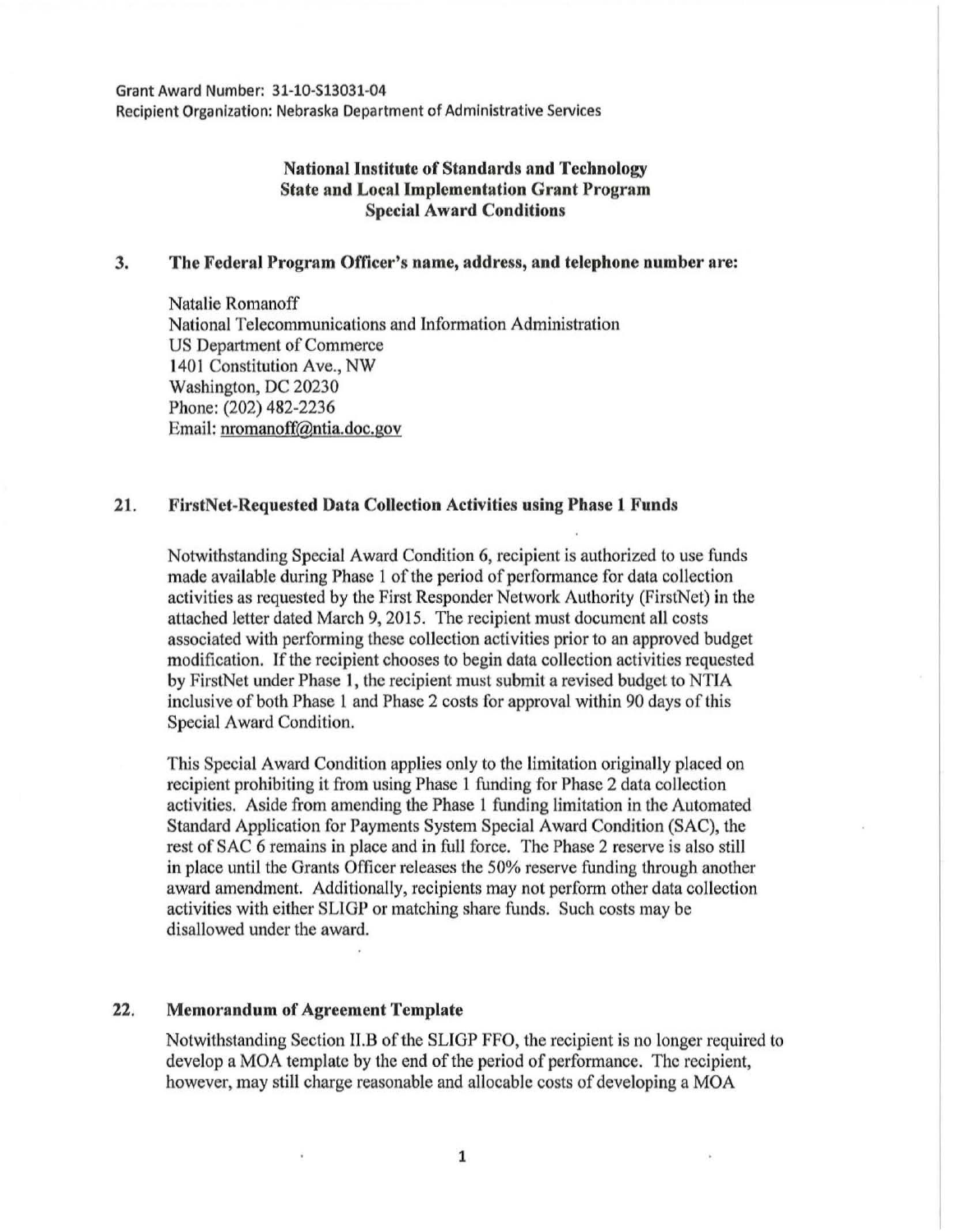## Grant Award Number: 31-10-513031-04

Recipient Organization: Nebraska Department of Administrative Services

template to the award, if the recipient determines that developing a standardized MOA is necessary to the project. If the recipient no longer will develop a MOA template, the recipient should notify NTIA in writing. If a revised budget is necessary to move funds initially budgeted for the MOA template development to another object class category, it may be done at the same time as the revised budget for FirstNet-requested data collection activities is submitted.